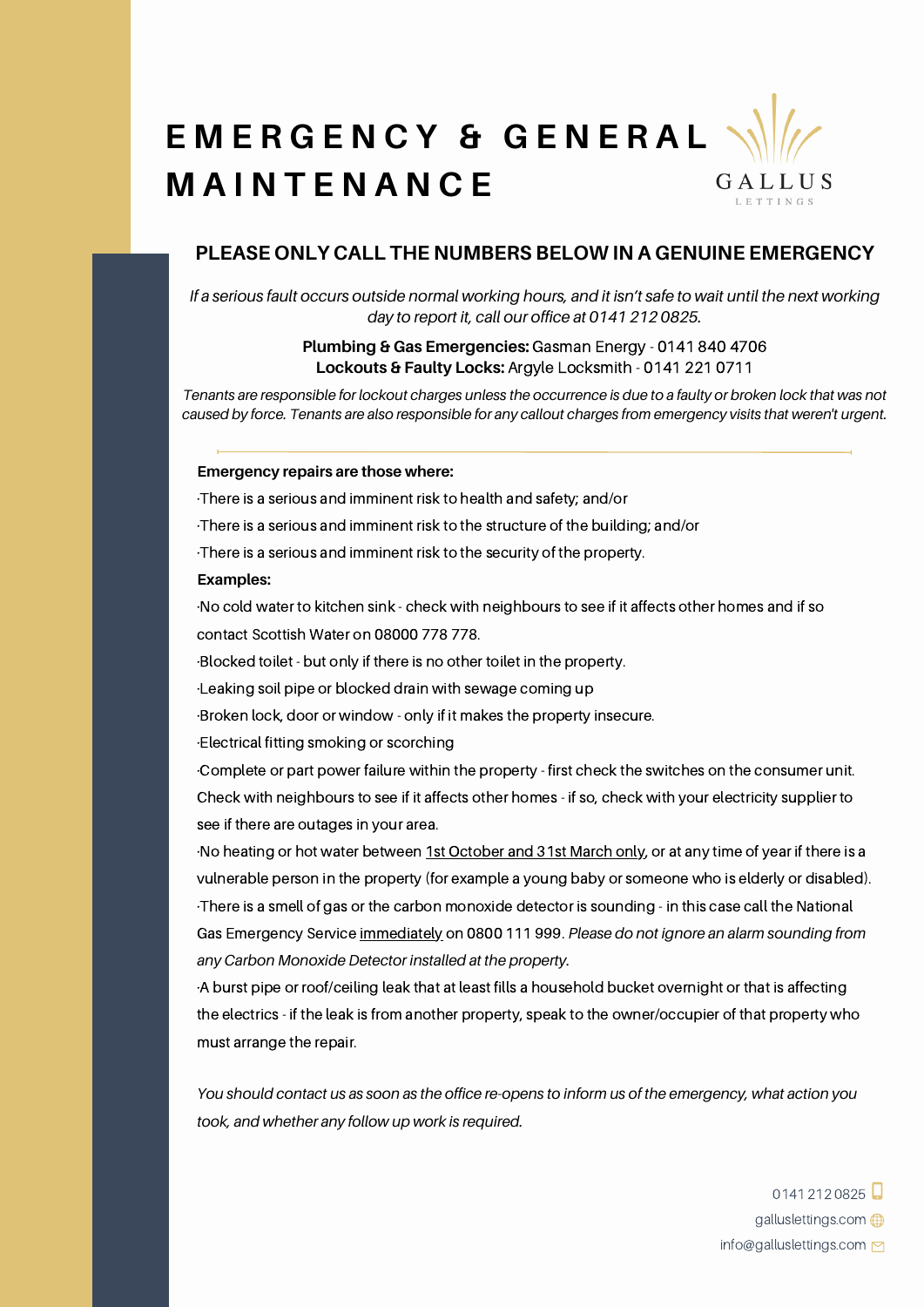# **NON-EMERGENCY MAINTENANCE**

### **Condensation or Mould/Moisture**

If you have a build-up of condensation it could be caused by lifestyle factors, caused by the internal moisture from washing, cooking etc. In the first instance try to open windows whenever possible and certainly when cooking or showering. If this does not help, then consider buying a small dehumidifier and keep this running to reduce the moisture content within the property.

If you have a persistent damp/mould problem, then please contact us as a specialist contractor may be required.

### **Mice**

Mice are quite common in older buildings, especially Tenement flats which may have cracks in the exterior. If you find mice, then please ensure windows and doors are closed and check for any obvious places that they may be entering your property. Mice can climb up to top floor flats quite easily, the best way of stopping them is to check for any exterior damage or cracking and seal off any areas of entrance.

Set some mice traps to eliminate them, these can be purchased from hardware shops. If you have a pet, then ensure there are no traces of food left to attract mice and keep the property as clean and tidy as possible. If you are still suffering from mice then please call our office and we can instruct pest control via the factors.

### **Blocked Sink, Bath or Shower**

Blockages must be first attended to by the tenant, using a strong drain cleaner and/or plunger. If this does not fix the problem, please contact our office. If it is found that recent debris i.e. foodstuffs or hygiene items are the cause, you may be charged for this call out.

### **Burst Pipe or Plumbing Issue That is Damaging Property Below**

Check no water is running (i.e. bath/shower/taps) and all appliances are switched off. Locate the stop cock (usually located under sink or by utility meters) and turn off any water supply.

Contact our office to report this issue via email. In an emergency a plumber is likely to turn off water at the mains, they may not source the problem until morning if after hours.

> 0141 212 0825 galluslettings.com info@galluslettings.com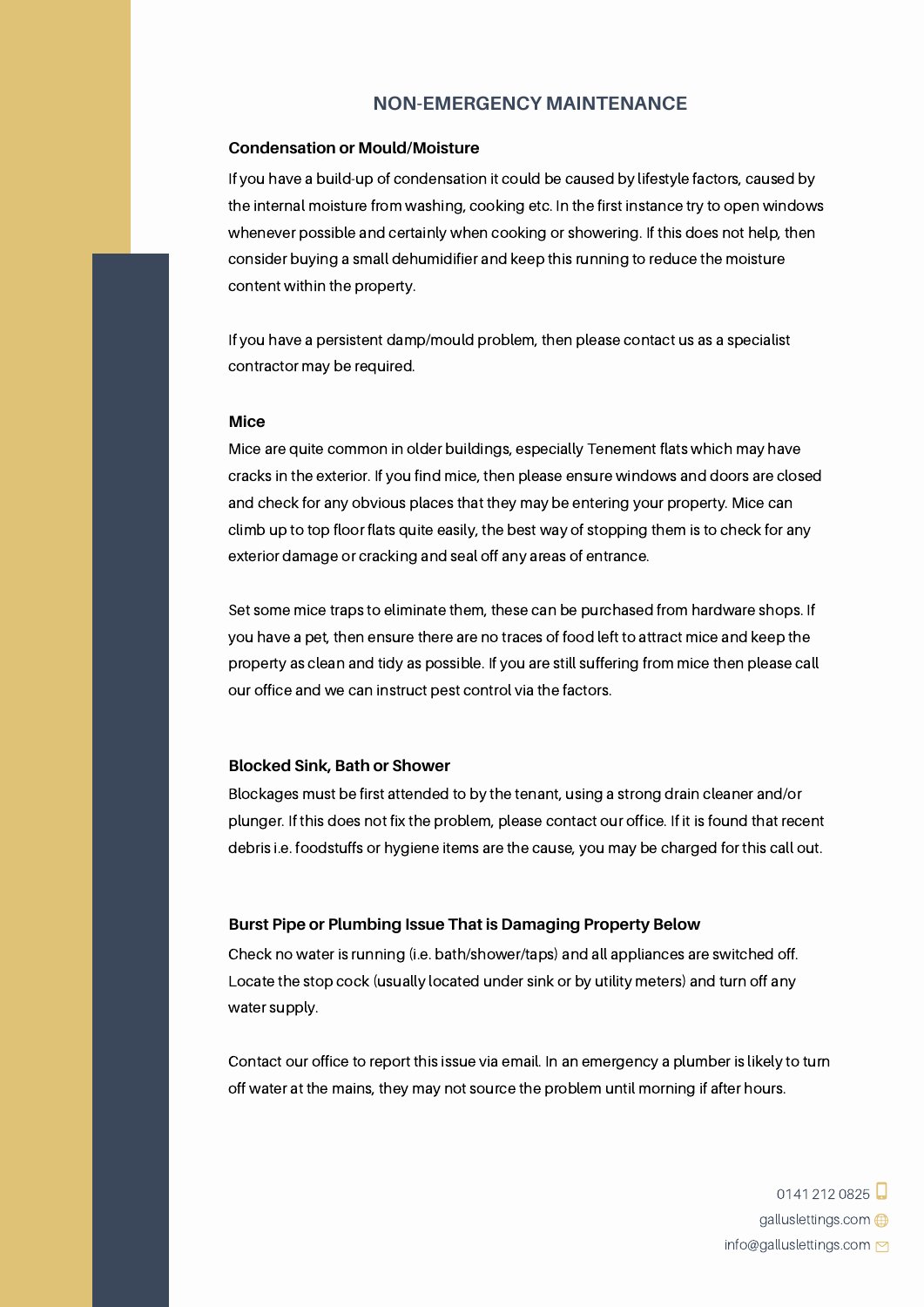# **NON-EMERGENCY MAINTENANCE**

### **Burst Pipe or Plumbing Issue in the Flat Above That is Damaging Your Property**

Inform the upstairs neighbour and ask that they arrange for a plumber to attend as soon as possible, as the leak is likely to be coming from their property.

If you cannot make contact with the neighbour and the water ingress is becoming excessive, contact our office during business hours in the first instance, and if we are closed contact Environmental Health who will send police to break into the property and turn off the water. This should only be done in an absolute emergency.

You must report any leaks to our office so we can arrange for an inspection of any damage.

### **Noisy Boiler or Radiators That Aren't Heating Up or Have Cold Patches**

The radiator may need to be bled. Purchase a radiator key from a hardware shop and bleed the radiator- insert key to top end of radiator on triangular knob and turn slightly holding a cloth underneath - this will allow air to be released – stop when water begins to drip and close the valve again with the key.

If this does not solve the issue, please notify our office in writing via email or the contact form on our website.

### **Gas Fired Boiler is Not Working or Pilot Light Has Gone Out**

Check that the gas supply is still working and there is money on the credit meter, if applicable.

Please check the boiler on the inside panel as most boilers have instructions on how to reignite the pilot. In most occasions you will have to press the reset button, keep this pressed for 10 seconds and the flame/ignition light should stay on.

Check the pressure gauge on the boiler, this is a common problem and can be easily rectified. Normal boiler pressure should be between 1 and 2 on the guage. Check online or consult manual for instructions on how to re-pressure your boiler, please make sure to check the radiators and ensure there is no leak. If this does not fix the problem, please contact our office.

> 0141 212 0825 galluslettings.com **can** info@galluslettings.com